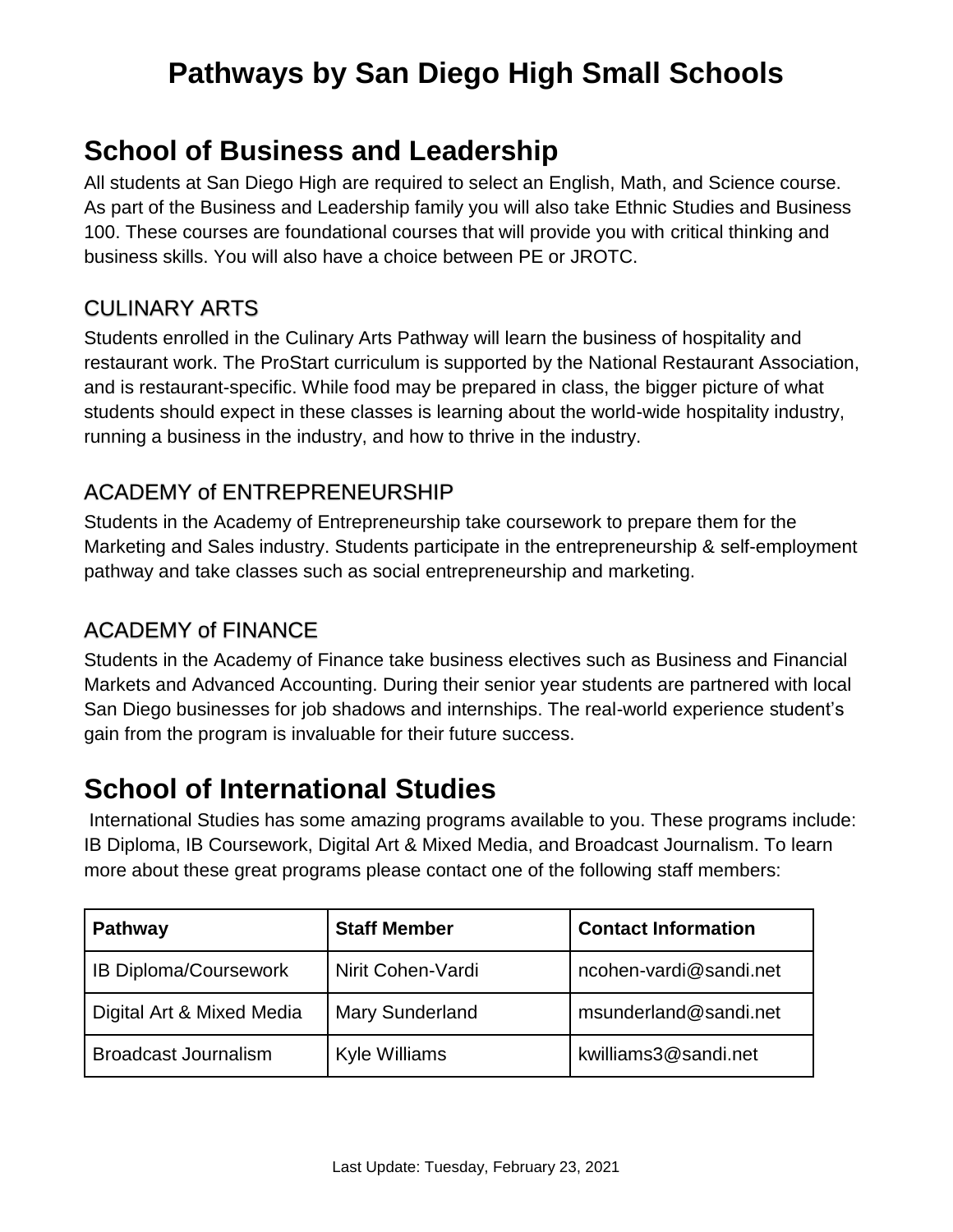# **Pathways by San Diego High Small Schools**

## **School of Science and Technology**

Science and Technology has some amazing programs available to you. These programs include: GoeTech Academy, MedTech Academy and ITech. To learn more about these great programs please follow the links below.

### GeoTech Academy

GeoTech Academy is a green engineering and design program. Students interested in this program must apply. Students selected for the academy will be in a cohort with their fellow 9th grade GeoTech students and GeoTech teachers. Being part of the academy includes field trips, hands-on learning activities through Project Lead the Way, and internships in your senior year. This is a small and supportive learning community. Courses include instruction on green engineering, design and development. You can also select UCCI Green Up and Go as an elective if you are not interested in the academy. This program is designed for all four years of your high school experience. Spots fill quickly! Don't wait to apply.

#### **Intro Course:** UCCI Green Up and Go

**Webpage:** <https://sites.google.com/view/geotech-academy> **GeoTech Application[:](https://docs.google.com/forms/d/e/1FAIpQLSfincO_eT6sTznD4eqpqiNP_uDCLslBEaxvln0FF-4Xs28quA/viewform?vc=0&c=0&w=1&flr=0)** [https://docs.google.com/forms/d/e/1FAIpQLSfincO\\_eT6sTznD4eqpqiNP\\_uDCLslBEaxvln0FF-](https://docs.google.com/forms/d/e/1FAIpQLSfincO_eT6sTznD4eqpqiNP_uDCLslBEaxvln0FF-4Xs28quA/viewform?vc=0&c=0&w=1&flr=0)[4Xs28quA/viewform?vc=0&c=0&w=1&flr=0](https://docs.google.com/forms/d/e/1FAIpQLSfincO_eT6sTznD4eqpqiNP_uDCLslBEaxvln0FF-4Xs28quA/viewform?vc=0&c=0&w=1&flr=0)

### MedTech Academy:

MedTech Academy is a Biomedical Sciences program. Students interested in this program must apply. Students selected for the academy will be in a cohort with their fellow 9th grade MedTech students and MedTech teachers. Being part of the academy includes field trips, hands-on learning activities through Project Lead the Way, and internships in your senior year. This is the ultimate community experience. This pathway is four years long and includes courses on the human body, medical innovations, and interventions. You can also select Honors Project Lead the Way Principles of Biomedical Sciences as an elective if you are not interested in the academy

**Intro Course:** Principles of Biomedical Science **Website:** <https://sites.google.com/view/medtech-academy/home> **MedTech Application[:](https://docs.google.com/forms/d/1m_bilTUC0nzckQg_aD7IsFME4M178OGDn4e9JYCoiTU/edit)** [https://docs.google.com/forms/d/1m\\_bilTUC0nzckQg\\_aD7IsFME4M178OGDn4e9JYCoiTU/edit](https://docs.google.com/forms/d/1m_bilTUC0nzckQg_aD7IsFME4M178OGDn4e9JYCoiTU/edit)